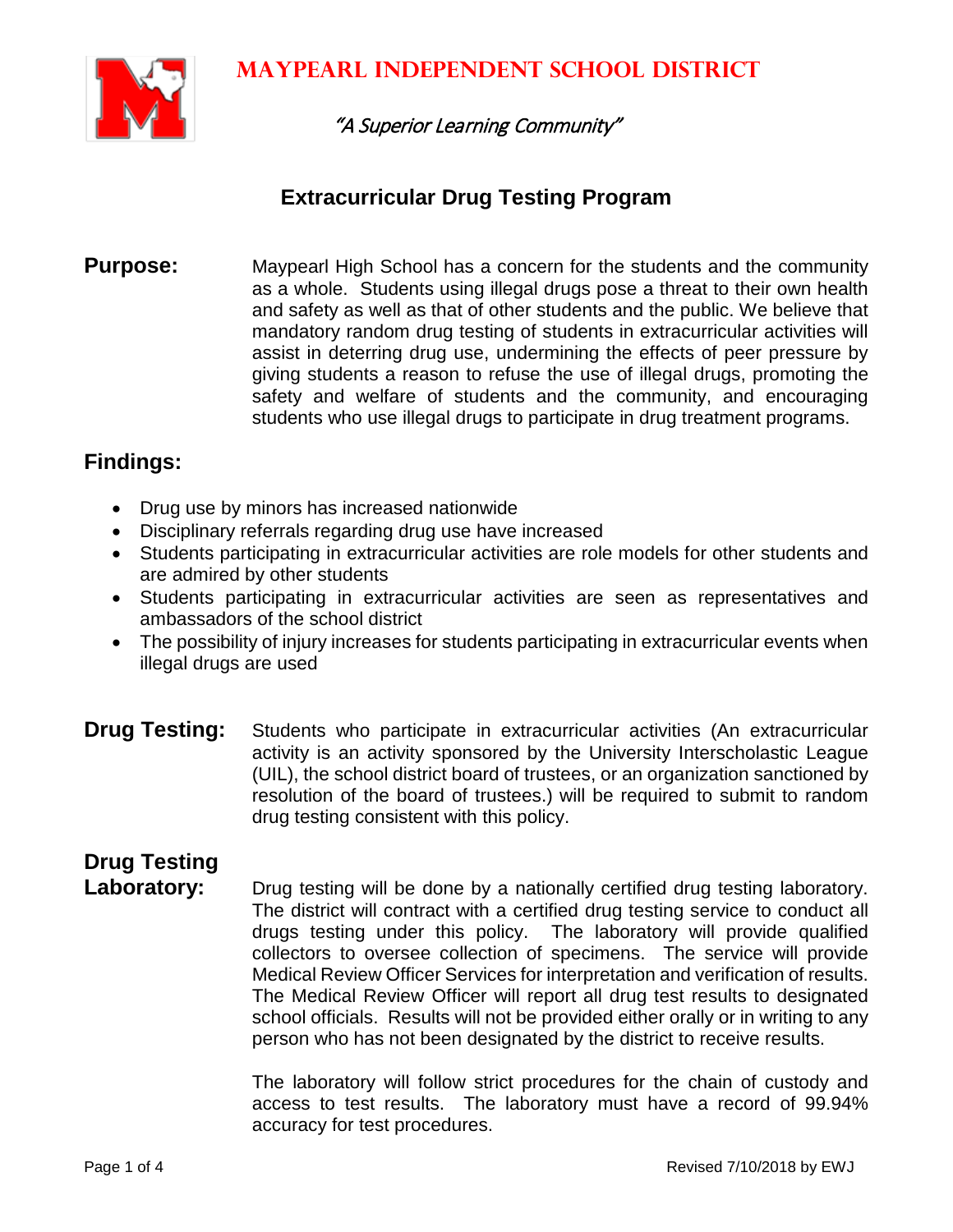

#### "A Superior Learning Community"

The district reserves the right to test for substances, including but not limited to: alcohol, amphetamines, barbiturates, benzodiazepines, cannabinoids, cocaine, methadone, methaqualone, nicotine, opiates, phencyclidine, steroids, other illegal or addictive drug and any adulterant.

**Procedures:** Prior to engaging in any extracurricular activity that is governed by this policy; a parent/guardian of a student must sign a written consent, authorizing drug testing of the student. Students who have reached the age of majority, or their disabilities of minority have been removed; will sign the written consent authorizing drug testing.

> Random testing may be conducted at any time. Random testing may be conducted as determined by the superintendent, principal, or athletic director.

> For random testing, the names of all eligible students will be placed in a computer generated "pool". Random selection from that pool will be conducted by the testing service.

> When a principal or the athletic director has reason to believe that an eligible student is currently using illegal drugs, a reasonable suspicion exists for drug testing. The principal or Athletic Director may require the student to submit to a drug test.

# **Testing**

Results of any drug test will not be given to law enforcement authorities nor be used for any school district discipline, except as related to extracurricular. Access to written drug results will be limited to the following:

- 1. Parent/guardian
- 2. Student
- 3. Principal

Access to verbal notification that a student has tested positive for drug use will be provided to the following:

- 1. Principal
- 2. Counselor
- 3. Athletic Director and/or Activity Sponsor

All information related to the testing of the identification of students as a user of illegal drugs will be protected by the district and its employees, officers and agents as confidential, unless otherwise required by law, overriding public health and safety concerns, or as authorized by the parent/guardian or student. Release of information by a district employee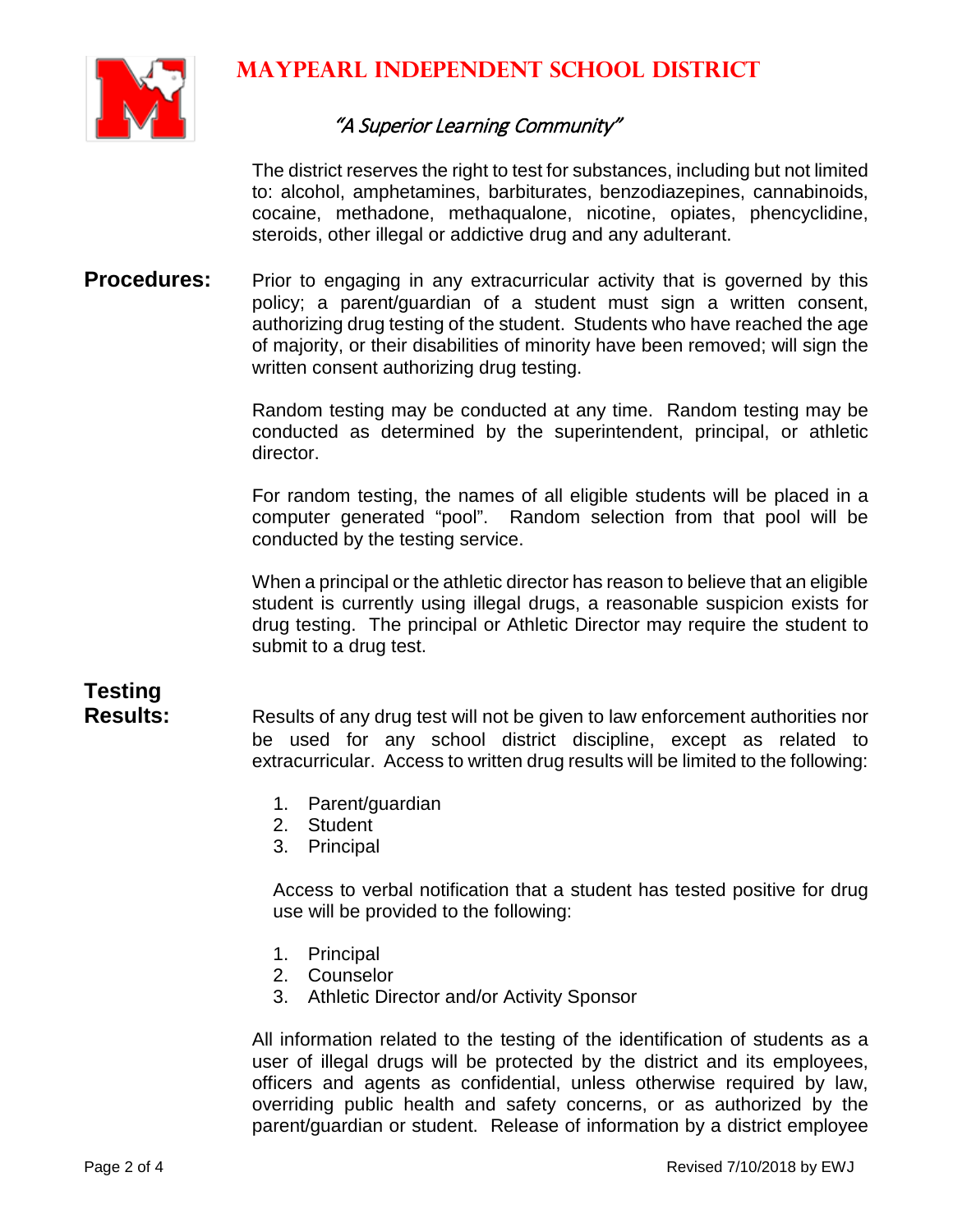

#### "A Superior Learning Community"

may result in disciplinary action that may include termination of employment. The district will maintain test results for no more than one year.

### **Positive**

**Result:** If the drug test indicates positive results, the laboratory will immediately forward the results to its Medical Review Officer. An initial positive test shall be confirmed by a second test of the same specimen before being reported as positive. The Medical Review Officer will contact the designated school official to report the positive result. The school official will contact the parent/guardian to determine if prescription medication or other legal substances may have caused the positive result. This information will be provided to the Medical Review Officer who will confirm or refute the results of the test. If a positive test is confirmed, the Medical Review Officer will notify the designated school official. The school official will notify the parent/guardian of a confirmed positive result. If contested sample B may be tested at the parent's expense at a separate testing facility within.

#### **First Offense:**

- Parent/Guardian meeting if student is not married or not an adult
- Probation/Suspension from all extracurricular activities for 15 school days.
- The student will be tested during all random tests for the remainder of his/her high school career.
- The Principal, Counselor, Athletic Director, or Activity Sponsor will be notified of a positive test.

#### **Second Offense:**

- Parent/Guardian meeting if student is not married or not an adult
- Suspension from all extracurricular activities for 90 school days.
- Verification of attendance at six sessions of Alcoholics Anonymous, Narcotics Anonymous, or a chemical dependency counselor within a six-week time frame beginning on the date of the parent/guardian meeting. If a chemical dependency counselor is used the sessions will be paid by the parent.
- The student will be tested during all random tests for the remainder of his/her high school career.
- The Principal, Counselor, Athletic Director, or Activity Sponsor will be notified of a positive test.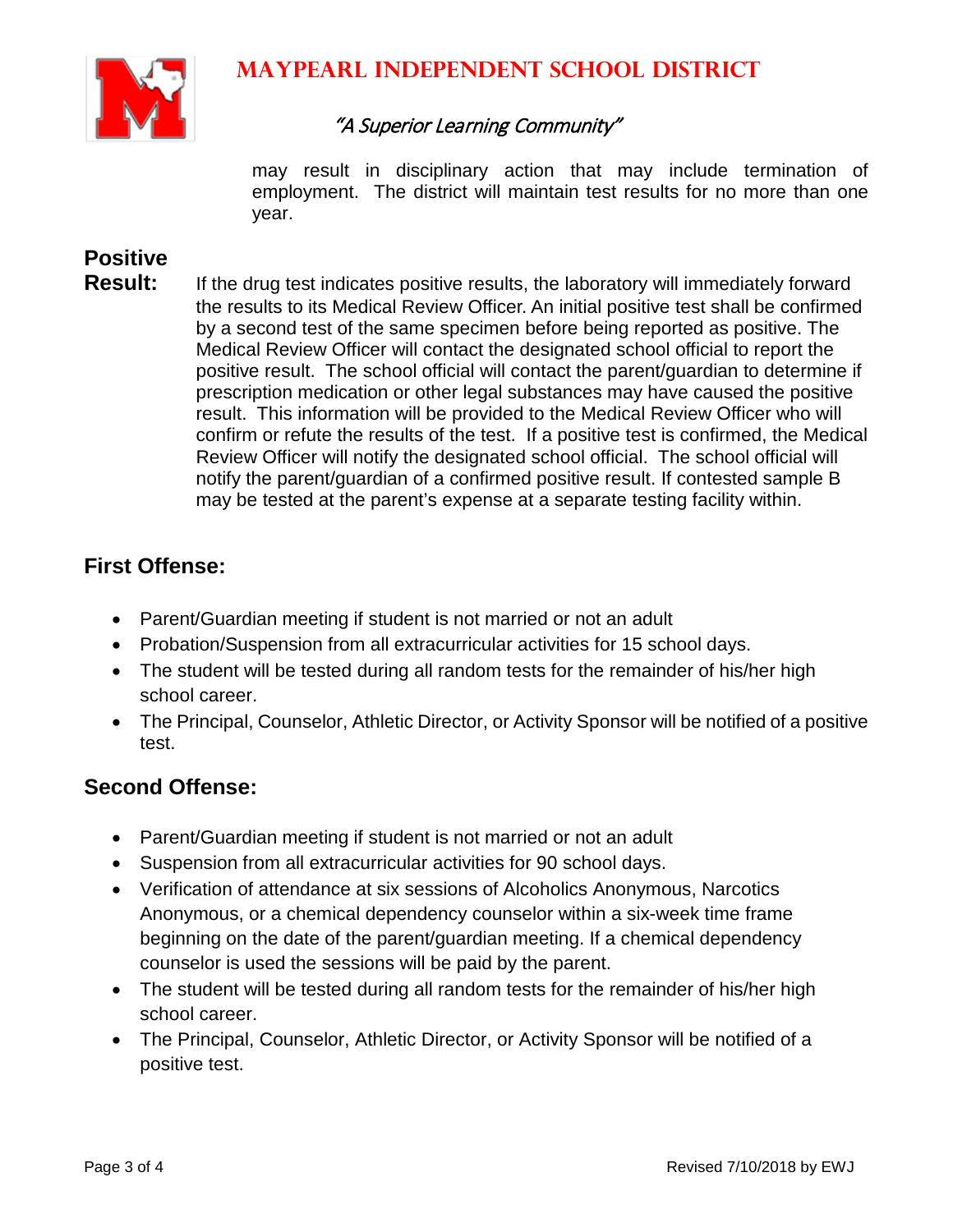

"A Superior Learning Community"

#### **Third Offense:**

- Parent/Guardian meeting if student is not married or not an adult
- **REMOVAL FROM EXTRACURRICULAR ACTIVITIES FOR A CALENDAR YEAR (187 SCHOOL DAYS). STUDENT REINSTATEMENT WILL BE REVIEWED AT THE END OF THE CALENDAR YEAR. IF STUDENT IS REINSTATED AND FAILS ANOTHER DRUG TEST. STUDENT WILL BE REMOVED FROM EXTRACURRICULAR ACTIVITIES THE REST OF HIS' OR HER'S HIGH SCHOOL CAREER.**
- The Principal, Counselor, Athletic Director, or Activity Sponsor will be notified of a positive test.
- **Refusal:** If a student refuses any test as required or authorized by this policy, the student will receive the same consequences as set out for a positive result for each refusal.